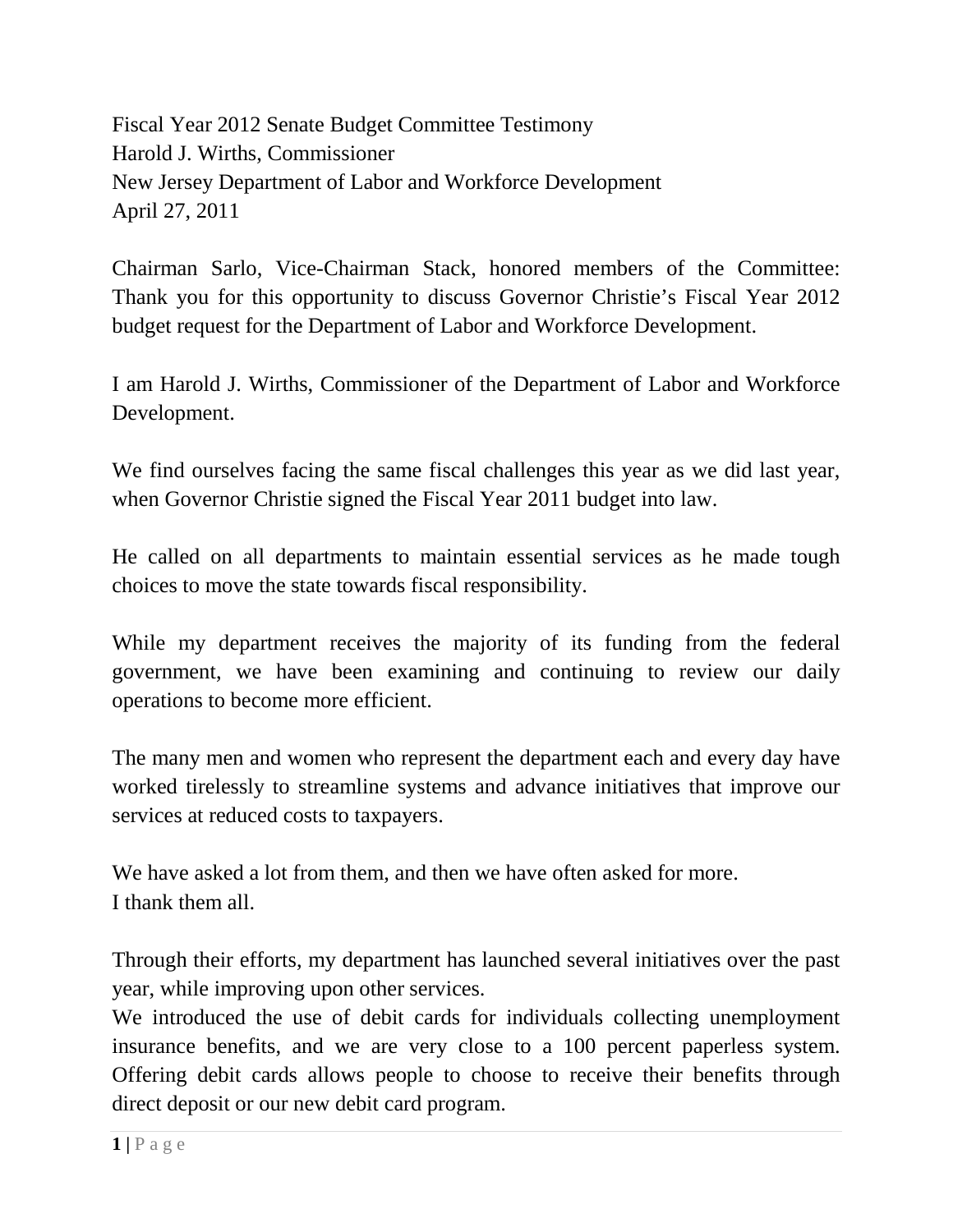This is expected to save the department between \$7 million and \$8 million dollars per year. In addition to the financial benefit, the debit cards have brought a new level of convenience to the customer.

The success has shown that we can use debit cards in other benefit programs in the department. Our "temporary disability insurance" and "family leave insurance" programs began to move toward debit cards just two weeks ago. We anticipate that effort will result in an additional annual savings of \$400,000 to \$600,000 per year.

We took steps to change New Jersey's regulations on the "rounding of hours worked" to make them consistent with federal rules and eliminate confusion for employers and workers.

Federal labor law provides that "rounding" workers' time is permitted, provided that the method used by the employer over a period of time will not result in a failure to compensate workers for all time actually worked.

Instead of following federal standards, New Jersey enforced a "rounding" policy that required employers who "round-off" time worked in any increment, to "round it off" in favor of the employee. This was confusing to large corporations who have multi-state sites, it was unfair to all employers and it was in need of reform.

We have undertaken a review of a similar regulation that has caused confusion and unnecessary administrative penalties to the business community: "overtime exemption."

My department has proposed the repeal of existing state rules regarding exemptions from overtime for bona fide executive, administrative, professional and outside sales employees. We have proposed replacing those rules with the analogous federal overtime exemption regulations.

Adopting this change is important to ensure consistency between the state rules and federal regulations on overtime exemptions for individuals employed in a bona fide executive, administrative, professional or outside sales capacity.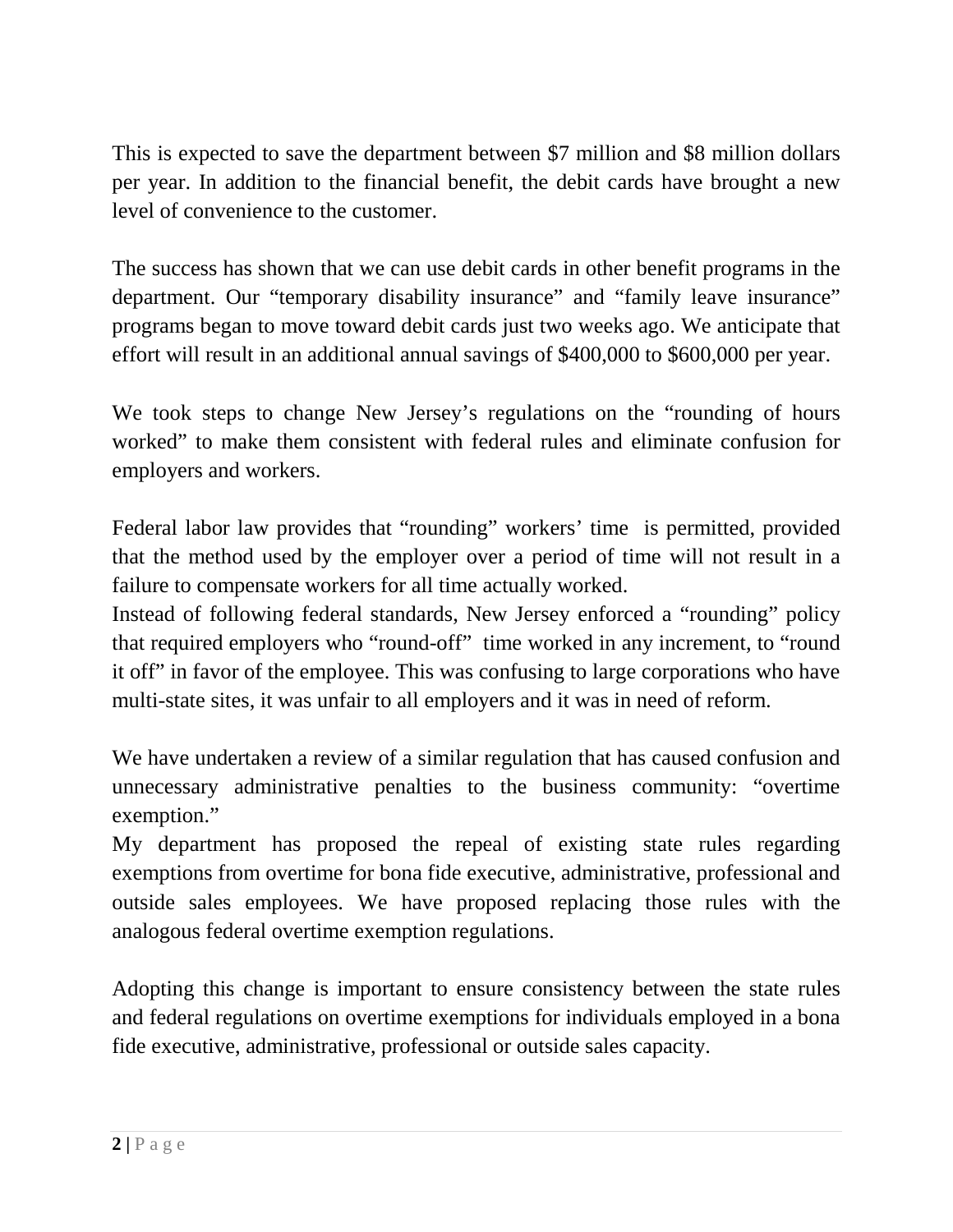This straight forward and simple approach will be of assistance not only to the regulated community, but also to the department in its enforcement efforts.

The change will have a positive economic impact on employers in that having a better understanding of the department's enforcement policy should help them avoid running afoul of the state overtime law and rules, thereby incurring fewer administrative penalties.

We also worked with the state Department of the Treasury to implement the firstever, accelerated Unemployment Insurance and Temporary Disability Insurance Debt Collection Project.

Between September and November last year, many employers with outstanding debts for unpaid unemployment insurance and temporary disability insurance taxes were able to reduce the amount of penalties and interest on these debts by paying their accounts in full.

We also contacted individual claimants who were overpaid unemployment or disability benefits, encouraging them to repay these debts. Through this program, the state released any judgments filed against an employer or claimant who paid in full.

What did New Jersey get out of it?

- We collected nearly \$10 million from employers.
- We collected nearly \$2 million from individual claimants.

Additionally, two weeks ago, we extended our website service for people certifying their unemployment claims, allowing them to file on Sundays. This move not only enables claimants to collect their benefits earlier in the week, but it also will enable the department to reassign personnel to handle the more complex cases, and in turn will reduce the waiting time for people whose cases require agent intervention.

Let me also mention our new Fraud Prevention and Risk Unit.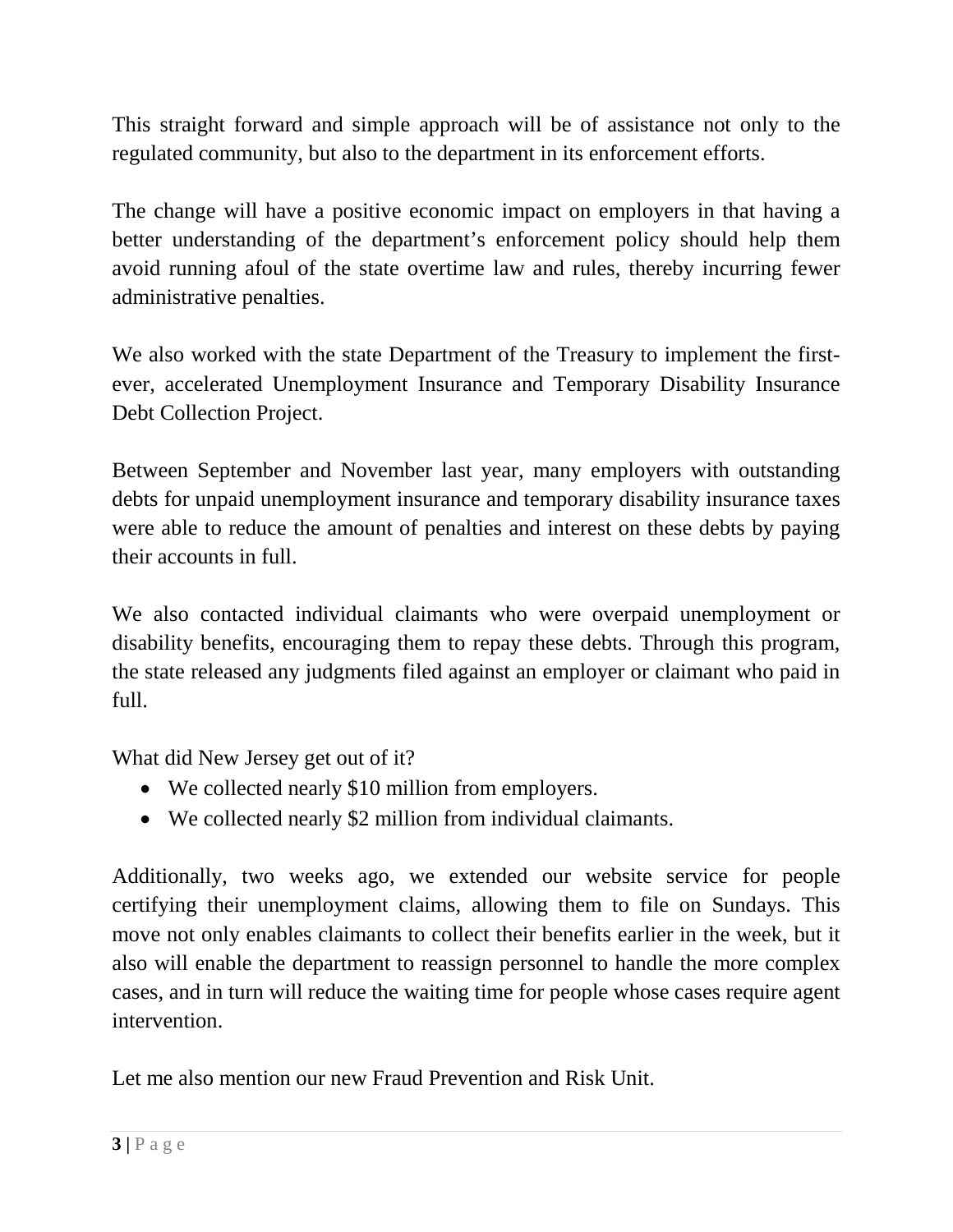My department has an obligation to protect the unemployment insurance benefits of taxpayers who have paid into the system and who are rightfully eligible to collect those benefits. Individuals who commit fraud can always be counted on to take advantage of the worst economic times in our state.

That is why we have become more diligent in stopping fraud rather than spending department resources trying to recover money after it has been illegally or improperly paid out.

By using a combination of technology, software, and cross matching to prevent payments going out to individuals who are not entitled to benefits, my department has moved beyond fraud detection to fraud prevention.

Last year, my department identified \$60 million in overpayments and nearly \$25 million in fraudulent claims. Since then, we have refocused staff and brought on a former FBI Special Agent to take a proactive approach to protect New Jersey taxpayers' money.

The department now has several cases of fraud under investigation, including one involving approximately 100 claimants and \$2.4 million in fraudulent benefit collections. The case is currently with the Office of the Attorney General.

On another front, three weeks ago, we launched Jobs4Jersey, a new website that helps us to build on the Christie Administration's hands-on approach to creating jobs by helping businesses in New Jersey.

[www.Jobs4Jersey.com](http://www.jobs4jersey.com/) is a virtual one stop that already is helping to quickly link New Jersey job seekers and employers.

Both will find the new website to be a quick and easy portal to the vast and previously scattered assortment of state and federal data, weblinks and programs designed to assist them both with training, financial assistance and employment advice.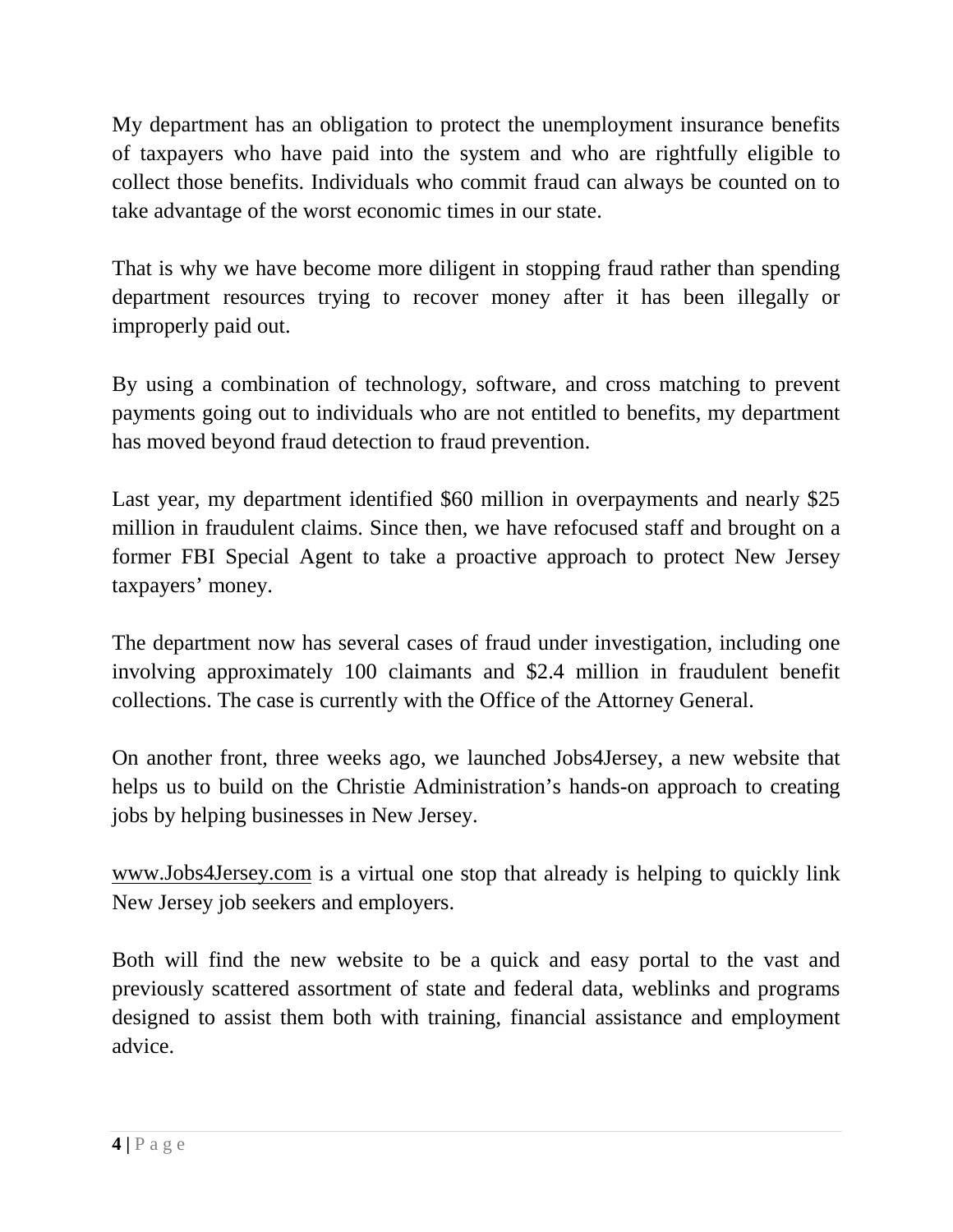It is designed to be an easy-to-use navigation site, guiding job seekers to some of New Jersey's best online tools for finding jobs. Businesses will find skilled employees and will be connected to the many programs and incentives that New Jersey offers.

The site includes our New Jersey job bank with more than 165,000 New Jersey job listings and another 400,000 jobs that are within a 50 mile radius of the state's borders.

Our long-term plan is to continuously update the website with new tools as they become available and to constantly make sure the information is useful and relevant.

As part of the Department of Labor's main website, it supplements our work by focusing on New Jersey's paramount concern: generating jobs and helping our key business sectors remain competitive in the current marketplace.

Speaking of jobs, we were very encouraged to see job growth over the past two months in the state.

The number of jobs in New Jersey rose for the second consecutive month in March, increasing by 4,600 jobs. This is on top of a 13,700 gain in February, which was the second largest monthly job growth in the past three years.

Since the height of the recession, we now have more jobs, more people employed and more people entering the workforce; all of which are hopeful signs of a recovery.

As more jobs become available, we need to prepare our workforce for a changing environment.

We have to come to the realization that some of the jobs lost over the past three years simply will not be coming back. Automated manufacturing has led to many layoffs at some of New Jersey's staple manufacturers.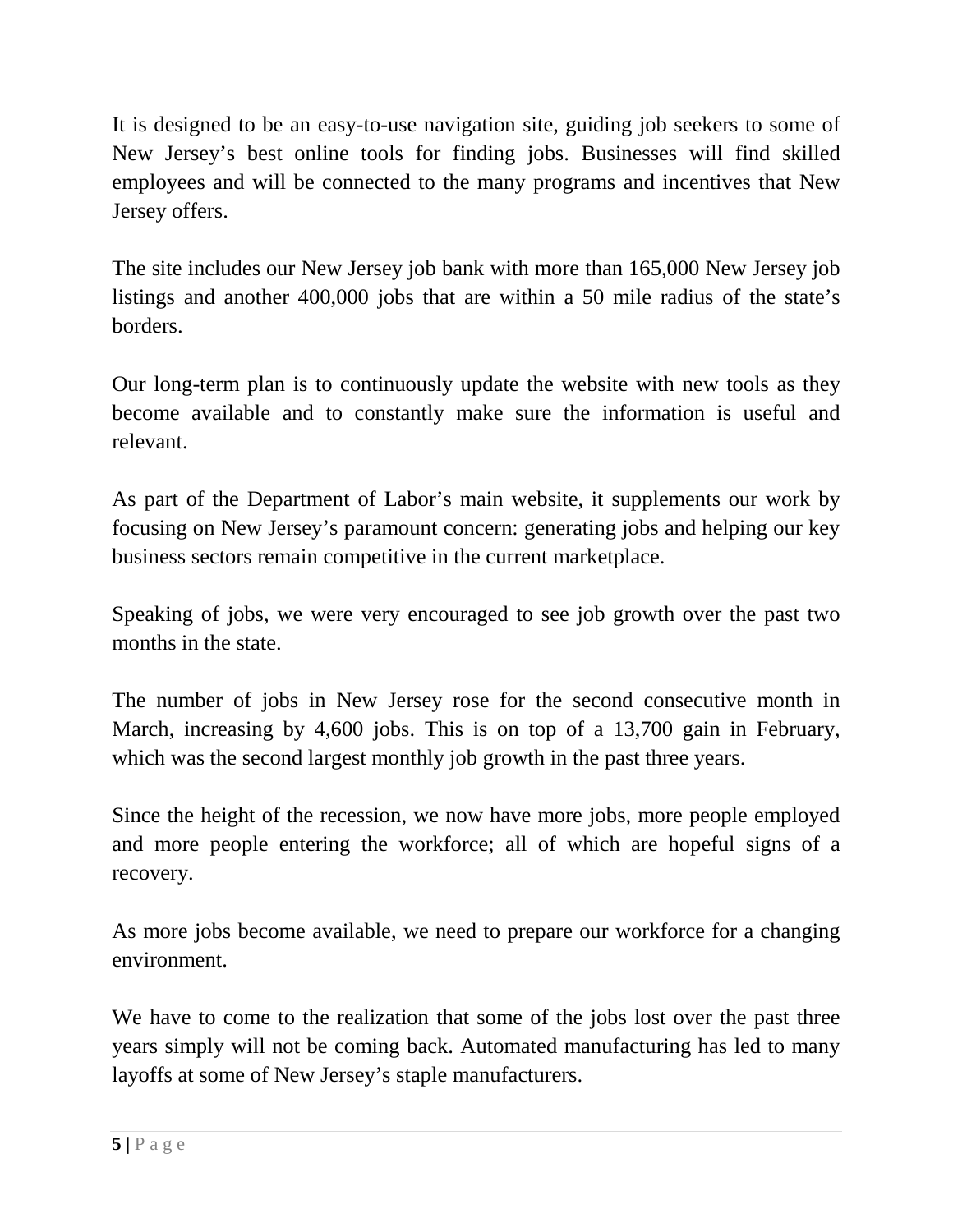As part of our proactive approach to assist people who are in need of employment, we have created "talent networks" in life sciences, transportation and logistics, and green jobs that are connecting our workforce programs to employers and educational institutions.

For example, the "Bio One-Stop" initiative, managed by BioNJ, the state's biotechnology industry association, is assisting the department to help workers in the pharmaceutical industry to transition to new opportunities in the growing biotechnology sector. This partnership, with this key industry, has expanded our capacity to help both job-seekers and employers.

We will be expanding this effort to other industries, including health care, advanced manufacturing, technology and financial services.

Focusing on employers in these key industry sectors, we are targeting our Customized Training Grants to enable continued growth. These grants allow us to share the costs of skills training specifically needed to keep these New Jersey employers competitive in a global economy with workers trained in vital new technology or business practices.

To date, in Fiscal Year 2011, we have provided over \$14 million in "customized training" grants to train more than 38,000 workers at over 460 businesses. These businesses have invested another \$20.8 million in that training.

The department has also awarded more than \$1.2 million in "workplace literacy training" grants helping approximately 45 businesses increase the workplace capabilities of more than 4,000 workers, with \$1.7 million in matching funds.

In fact, we are happy to announce that this week, we are awarding nearly \$2.5 million in "customized training" grants to 70 businesses, and over \$200,000 in "literacy training" grants. This investment in training is being matched by those companies with \$3.5 million.